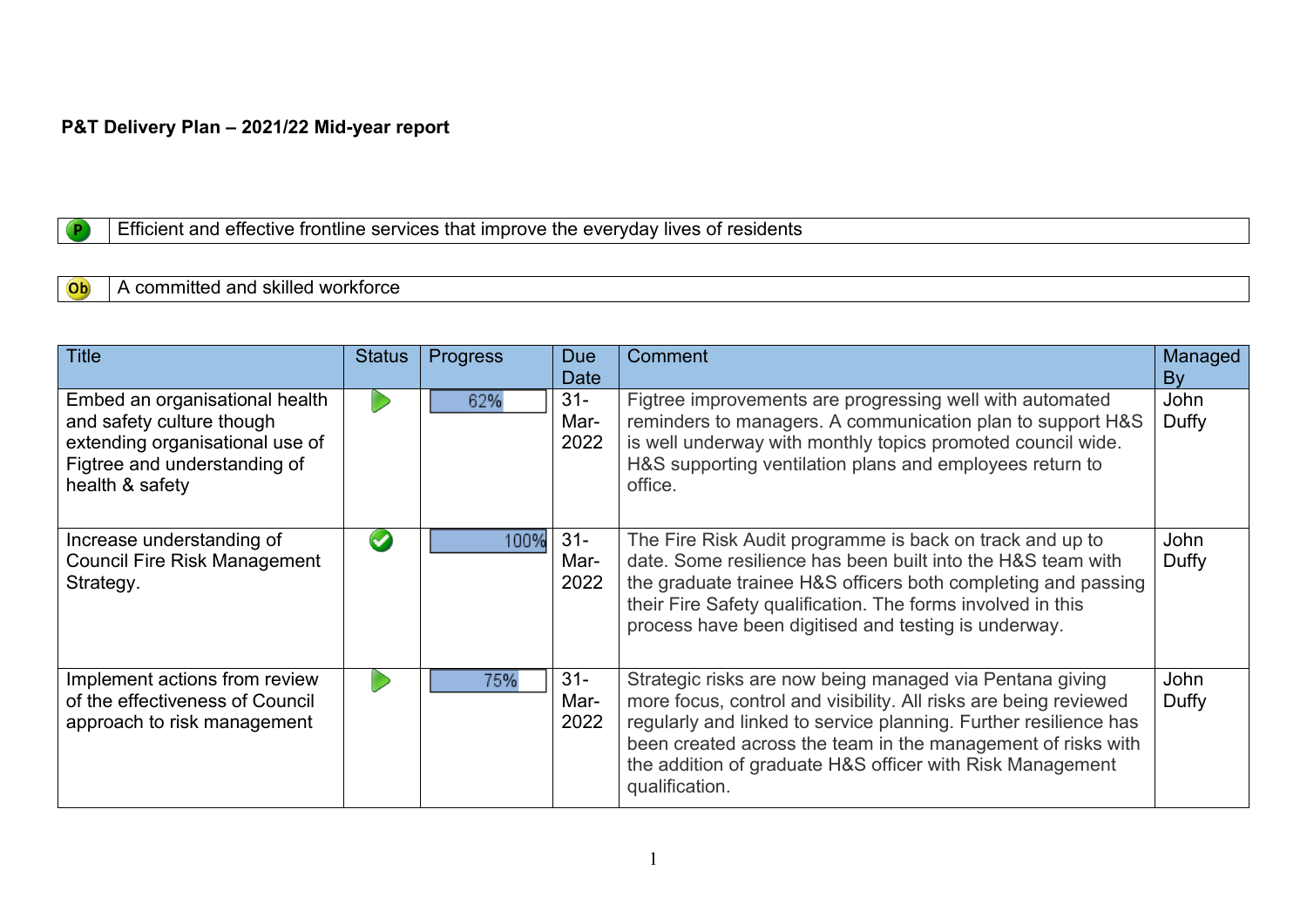| <b>Title</b>                                                                                                                                          | <b>Status</b> | <b>Progress</b> | <b>Due</b>             | <b>Comment</b>                                                                                                                                                                                                                                                                                                                                                                                                                                                                                                                                                                                                                                                          | Managed                  |
|-------------------------------------------------------------------------------------------------------------------------------------------------------|---------------|-----------------|------------------------|-------------------------------------------------------------------------------------------------------------------------------------------------------------------------------------------------------------------------------------------------------------------------------------------------------------------------------------------------------------------------------------------------------------------------------------------------------------------------------------------------------------------------------------------------------------------------------------------------------------------------------------------------------------------------|--------------------------|
|                                                                                                                                                       |               |                 | <b>Date</b>            |                                                                                                                                                                                                                                                                                                                                                                                                                                                                                                                                                                                                                                                                         | By                       |
| Build workforce skills and<br>support for the future across all<br>services through innovative<br>development programmes and<br>bespoke interventions |               | 20%             | $31 -$<br>Mar-<br>2022 | This action is progressing as planned. Strengthened ties with<br>WFP to service delivery and moved to reporting through<br>pentana in line with the Council's approach to performance<br>monitoring. Further development has been carried out on the<br>workforce console allowing for real-time management of<br>workforce. The rapid deployment of 365 has been rolled out to<br>enable WFP to ensure collaborative working continues in<br>development of digital skills and work has been carried out to<br>improve digital skills for employees in areas such as Outlook,<br>Excel, Agile Management, Service Design and the progression<br>of six sigma projects. | Alison<br><b>McBride</b> |
| Embed good people practice<br>through a focus on employee<br>well-being, sound policies and<br>workforce planning                                     |               | 40%             | $31 -$<br>Mar-<br>2022 | This action is progressing as planned. A review of the stress<br>management framework for employees has begun with the<br>project plan developed. The review will consider how the<br>existing policy and associate guidance, training and support for<br>employees can be improved to further support<br>employee/manager resilience.<br>Access to Occupational Health data has now been improved<br>with the introduction of an interactive dashboard allowing<br>meaningful analysis to take place and identify remedial actions<br>that may be required in relation to ensuring employees and<br>managers are able to access an effective OH service.               | Alison<br><b>McBride</b> |

| <b>Title</b>                                 | <b>Current Risk</b><br><b>Matrix</b> | Latest<br>update | Latest Note                                                       | <b>Target Risk</b><br><b>Matrix</b> | Manage<br>d By           |
|----------------------------------------------|--------------------------------------|------------------|-------------------------------------------------------------------|-------------------------------------|--------------------------|
| Health and Safety of Employees<br>and Others | 轰<br>Impact                          | 29-Jul-<br>2021  | Target Risk was reviewed and given current pandemic<br>no change. | ပ<br>Ì<br>Impact                    | Alison<br><b>McBride</b> |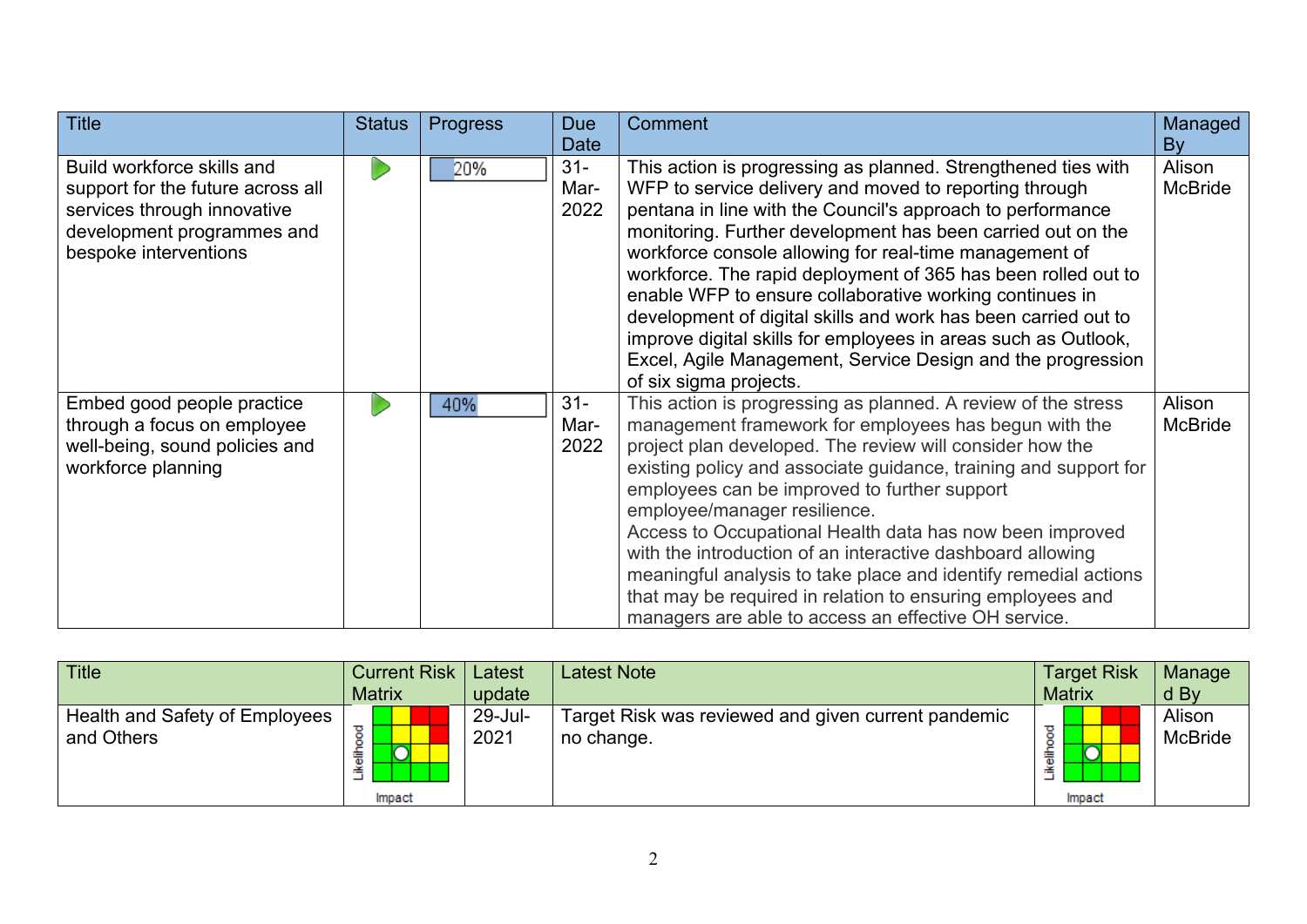| 29-Jul-<br>Workforce planning has developed well alongside<br>Ensure an appropriately<br>Likelihood<br><b>kelihood</b><br>resourced workforce.<br>2021<br>service delivery planning. This has been supported by<br>better use of data in this area to inform decision making<br>via the use of the console.<br>Impact<br>Impact                                                                                                                                                                                                                                                                                                                                                                                                                                                                                                                                                           | <b>Title</b> | <b>Current Risk</b> | Latest | <b>Latest Note</b> | <b>Target Risk</b> | Manage                             |
|-------------------------------------------------------------------------------------------------------------------------------------------------------------------------------------------------------------------------------------------------------------------------------------------------------------------------------------------------------------------------------------------------------------------------------------------------------------------------------------------------------------------------------------------------------------------------------------------------------------------------------------------------------------------------------------------------------------------------------------------------------------------------------------------------------------------------------------------------------------------------------------------|--------------|---------------------|--------|--------------------|--------------------|------------------------------------|
| New ACAS guidance (issued July 17) Return to Work<br>and Hybrid Working reinforces the work WDC have<br>undertaken to date, particularly around the workstyle<br>exercise, employee consultation, remote working<br>guidance, planned/ phased return and variations to<br>contracts which all see WDC well placed in supporting<br>the workforce.<br>Despite a robust package of wellbeing resources being<br>available, absence levels are starting to rise, with stress<br>and MSK absences prevalent. WDC continue to provide<br>additional access to counselling and face to face physio<br>appointments about to restart.<br>Leadership development opportunities for the senior<br>manager network have been offered and due to start<br>August whilst work to support employees digitally<br>excluded continues.<br>WDC Fit for Future programme continues to support<br>services. |              | <b>Matrix</b>       | update |                    | <b>Matrix</b>      | $d$ By<br>Alison<br><b>McBride</b> |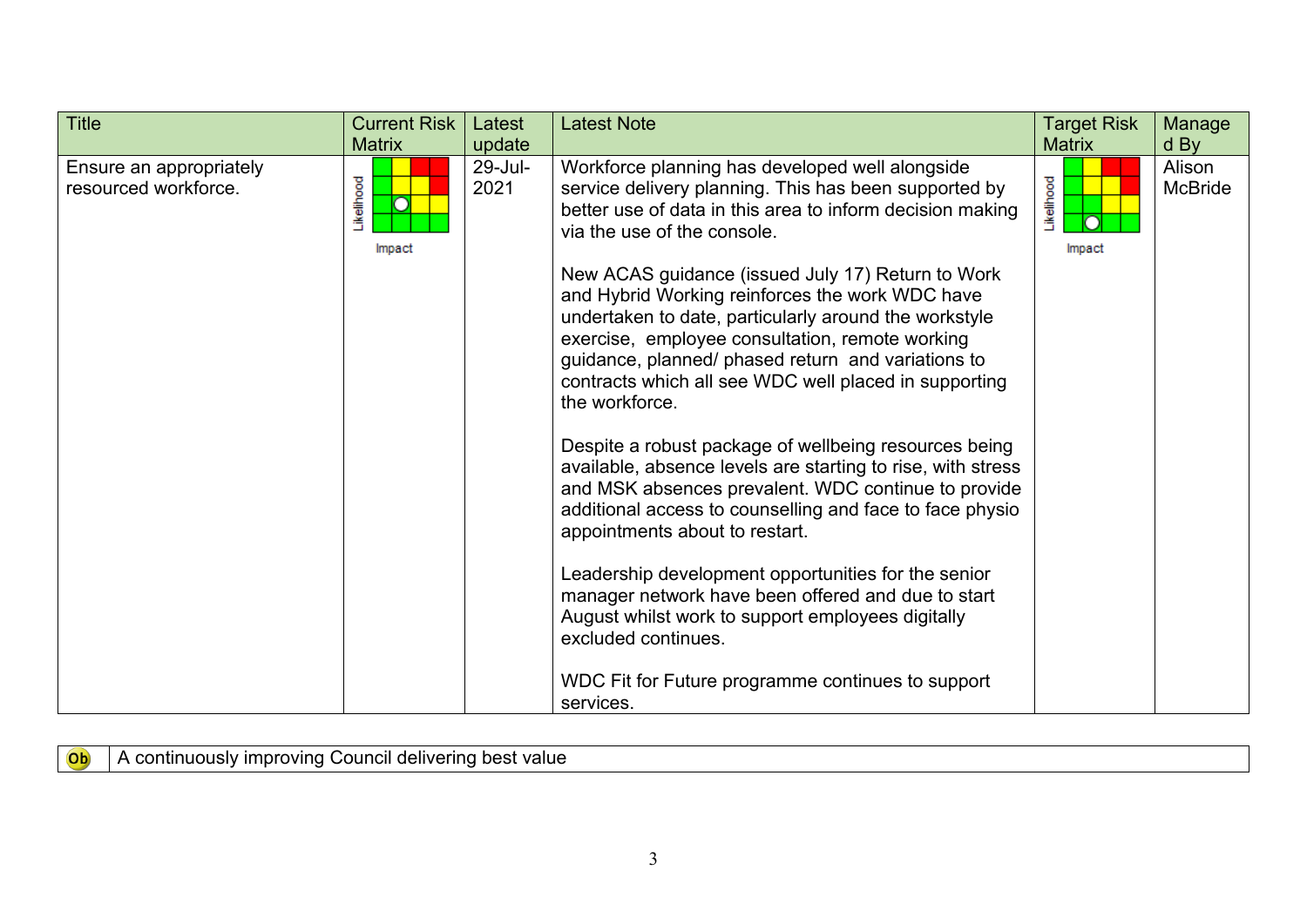| Performance Indicator                                                              | <b>Status</b>         | Q2 2021/22   |                | <b>Short</b><br><b>Trend</b> | Long<br><b>Trend</b> | <b>Statu</b><br>S    | Q1 2021/22 |                | <b>Latest Note</b>                                                                                                                                                                                                        | Managed<br>By            |
|------------------------------------------------------------------------------------|-----------------------|--------------|----------------|------------------------------|----------------------|----------------------|------------|----------------|---------------------------------------------------------------------------------------------------------------------------------------------------------------------------------------------------------------------------|--------------------------|
|                                                                                    |                       | Value        | Target         |                              |                      |                      | Value      | Target         |                                                                                                                                                                                                                           |                          |
| Sickness absence<br>days per teacher                                               |                       | 1.38         | 1.3            | ₩                            |                      |                      | 1.08       | 1.3            | Whilst the sickness absence target<br>for Teachers in Q2 hasn't been met,<br>it is has only been missed by a<br>small margin and Teachers absence<br>rates remain significantly lower than<br>local government employees. | Alison<br><b>McBride</b> |
| Sickness absence<br>days per employee<br>(local government)                        |                       | 4.9          | $\overline{2}$ | ۲J                           |                      |                      | 3.77       | $\overline{2}$ | The target hasn't been reached in<br>both quarters with absence<br>increasing in the second quarter.<br>This is partly caused by an increase<br>in sickness absence attributed to<br>Covid 19 cases.                      | Alison<br><b>McBride</b> |
| Percentage of ICT<br>helpdesk incidents<br>fixed with half day of<br>being logged. | $\blacktriangleright$ | 57.7<br>$\%$ | 52%            | ₩                            | 4 F                  | $\blacktriangledown$ | 62%        | 52%            | Target met. Performance continues<br>to meet target and is on track for<br>year end.                                                                                                                                      | Patricia<br>Kerr         |

| <b>Title</b>                                                       | <b>Status</b> | <b>Progress</b> | <b>Due</b>             | Comment                                                                                                                                                                                                                                                                   | Managed          |
|--------------------------------------------------------------------|---------------|-----------------|------------------------|---------------------------------------------------------------------------------------------------------------------------------------------------------------------------------------------------------------------------------------------------------------------------|------------------|
|                                                                    |               |                 | <b>Date</b>            |                                                                                                                                                                                                                                                                           | Bv               |
| Support the Councils<br>transformation and<br>improvement projects |               | 33%             | $31 -$<br>Mar-<br>2022 | This action is progressing as planned. Server testing has been<br>carried out with initial findings report sent to ICT. Further<br>testing for public access, schools and Wireless has been<br>delayed by supplier due to COVID-19 but is now starting to be<br>scheduled | Patricia<br>Kerr |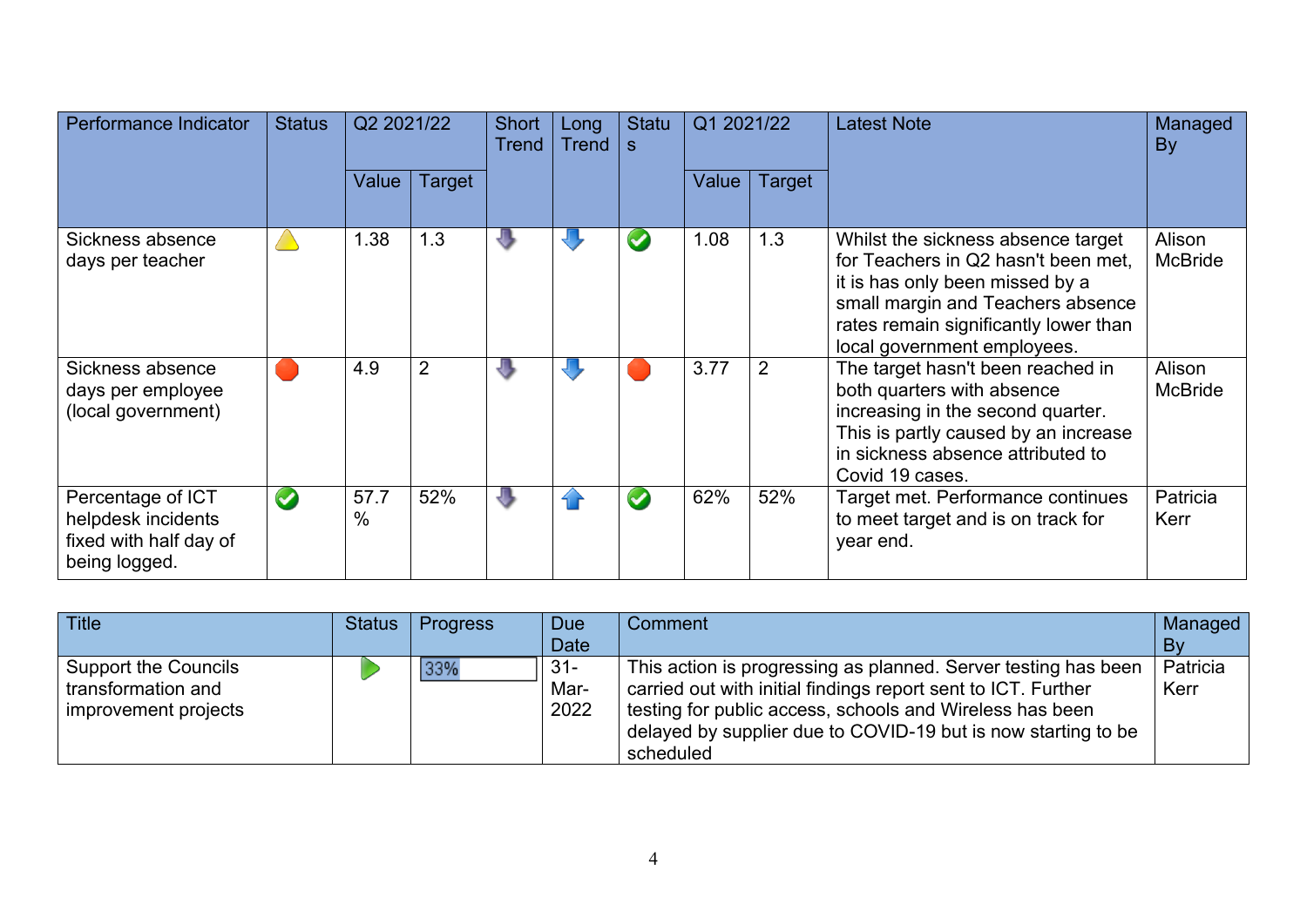| <b>Title</b>                                                                                                               | <b>Status</b> | <b>Progress</b> | <b>Due</b><br><b>Date</b> | Comment                                                                                                                                                                                                                                                                                                                                                                                                                                                                                                                                                                                                                                                                                                                                            | Managed<br>By            |
|----------------------------------------------------------------------------------------------------------------------------|---------------|-----------------|---------------------------|----------------------------------------------------------------------------------------------------------------------------------------------------------------------------------------------------------------------------------------------------------------------------------------------------------------------------------------------------------------------------------------------------------------------------------------------------------------------------------------------------------------------------------------------------------------------------------------------------------------------------------------------------------------------------------------------------------------------------------------------------|--------------------------|
| Deliver secure and compliant<br>infrastructure to support<br>Council wide services                                         |               | 22%             | $31 -$<br>Mar-<br>2022    | This action is progressing as planned. Contract strategies<br>under development for SIP telephony, SAN Storage and<br>Switch replacement. Indicative Framework pricing has been<br>returned from two frameworks for Switch replacement and<br>indicates within existing budget. Data has been gathered<br>regarding analogue telephony payments across the whole of<br>WDC and will inform the tendering process. PSN testing<br>delayed by supplier due to COVID-19, remaining services to<br>be tested are Public Access, Education and Wireless, this is in<br>the process of being scheduled. MOB replacements in<br>progress. Chromebook and PC/laptop replacements delayed<br>due to supplier lead times for preferred device specification. | Patricia<br>Kerr         |
| Deliver process and<br>technology improvements to<br>the ICT service                                                       |               | 40%             | $31 -$<br>Mar-<br>2022    | This action is progressing as planned. Initial indications are<br>that alert monitoring software will be delivered as part of the<br>switch replacement project as free value add services. This will<br>be evaluated as part of the framework responses.                                                                                                                                                                                                                                                                                                                                                                                                                                                                                          | Patricia<br>Kerr         |
| Lead in the design and support<br>for modernised services<br>through fit for service reviews<br>and digital transformation |               | 40%             | $31 -$<br>Mar-<br>2022    | This action is progressing as planned. Five Fit for Future<br>service reviews have been completed these have been well<br>received with online forms, presence data and service design<br>playing a key role. Digital Transformation Board is also playing<br>a key role in promoting collaboration, testing new ideas and<br>sharing best practice. Communities of practice in terms of<br>digital transformation continue to grow with service design<br>group, Teams ambassadors and more to come to support<br>better use of data. Trickle is now being rolled out council wide.                                                                                                                                                               | Alison<br><b>McBride</b> |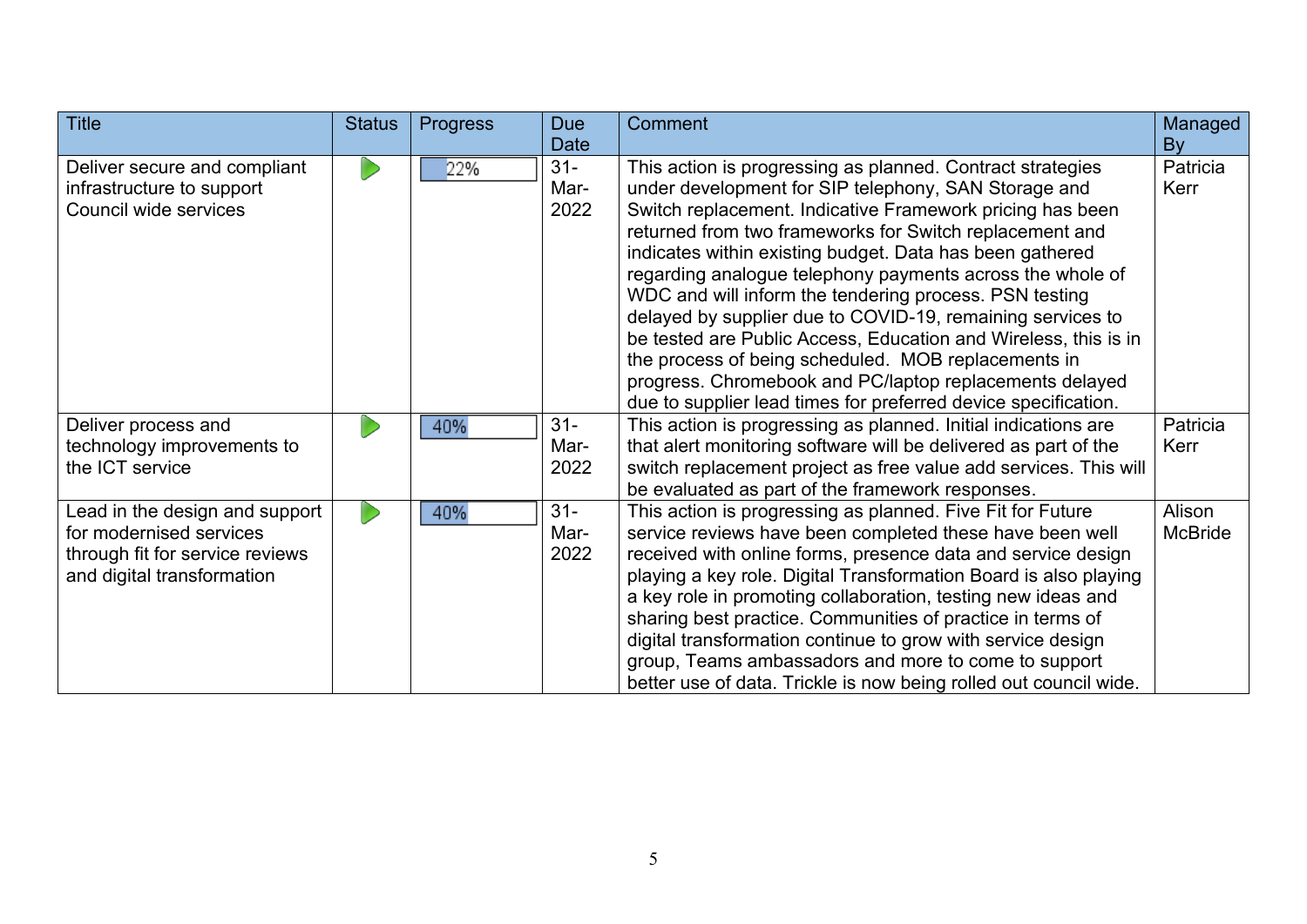| <b>Title</b>                                              | <b>Current</b>                                                                | Latest          | <b>Latest Note</b>                                                                                                                                                                                                                                                                                                                                                                                                                                                   | <b>Target Risk</b>                   | Managed                  |
|-----------------------------------------------------------|-------------------------------------------------------------------------------|-----------------|----------------------------------------------------------------------------------------------------------------------------------------------------------------------------------------------------------------------------------------------------------------------------------------------------------------------------------------------------------------------------------------------------------------------------------------------------------------------|--------------------------------------|--------------------------|
|                                                           | <b>Risk Matrix</b>                                                            | update          |                                                                                                                                                                                                                                                                                                                                                                                                                                                                      | <b>Matrix</b>                        | By                       |
| <b>Workforce Management</b><br>System not fit for purpose | Likelihood<br>Impact                                                          | 30-Sep-<br>2021 | Frontier continues to present a range of technical issues<br>for users and this is impact not only the day to day<br>usage but also the pace of developments including<br>automation. Discussions are ongoing with the supplier<br>to address the same.                                                                                                                                                                                                              | <b>kelihood</b><br>∩<br>Impact       | Arun<br>Menon            |
| <b>Information Technology</b>                             | Likelihood<br>Impact                                                          | 05-Oct-<br>2021 | Several key technology investments are in progress<br>during 21-22 demonstrating the Council's commitment<br>to Technology and digital solutions                                                                                                                                                                                                                                                                                                                     | Likelihood<br>Impact                 | Patricia<br>Kerr         |
| Threat of Cyber-attack                                    | Likelihood<br>Impact                                                          | 05-Oct-<br>2021 | The risk of attacks happening out with business hours<br>continues to maintain the overall risk profile as<br>significant. Monitoring and management of the office<br>returns as part of the COVID-19 pandemic is a high<br>priority with regard to securing off-network devices.                                                                                                                                                                                    | <b>kellhood</b><br>$\circ$<br>Impact | Patricia<br>Kerr         |
| Pandemic (COVID)                                          | $\overline{5}$<br>σ<br>ikelihood<br>$\left( 4\right)$<br>$\sqrt{5}$<br>Impact |                 | Scoring of SR012 Covid 19 has been marked at 6. The<br>likelihood has reduced due to the success of the<br>vaccination programme however there are still some<br>concern around new variants. A booster programme is<br>also planned to start in Autumn. The impact has also<br>reduced but due to the potential absence of those<br>isolating due to Test & Protect process, this could still<br>cause some service delivery / disruption issues due to<br>absence. |                                      | Alison<br><b>McBride</b> |

# Open, accountable and accessible local government

## Equity of access for all residents

 $\sqrt{P}$ 

Ob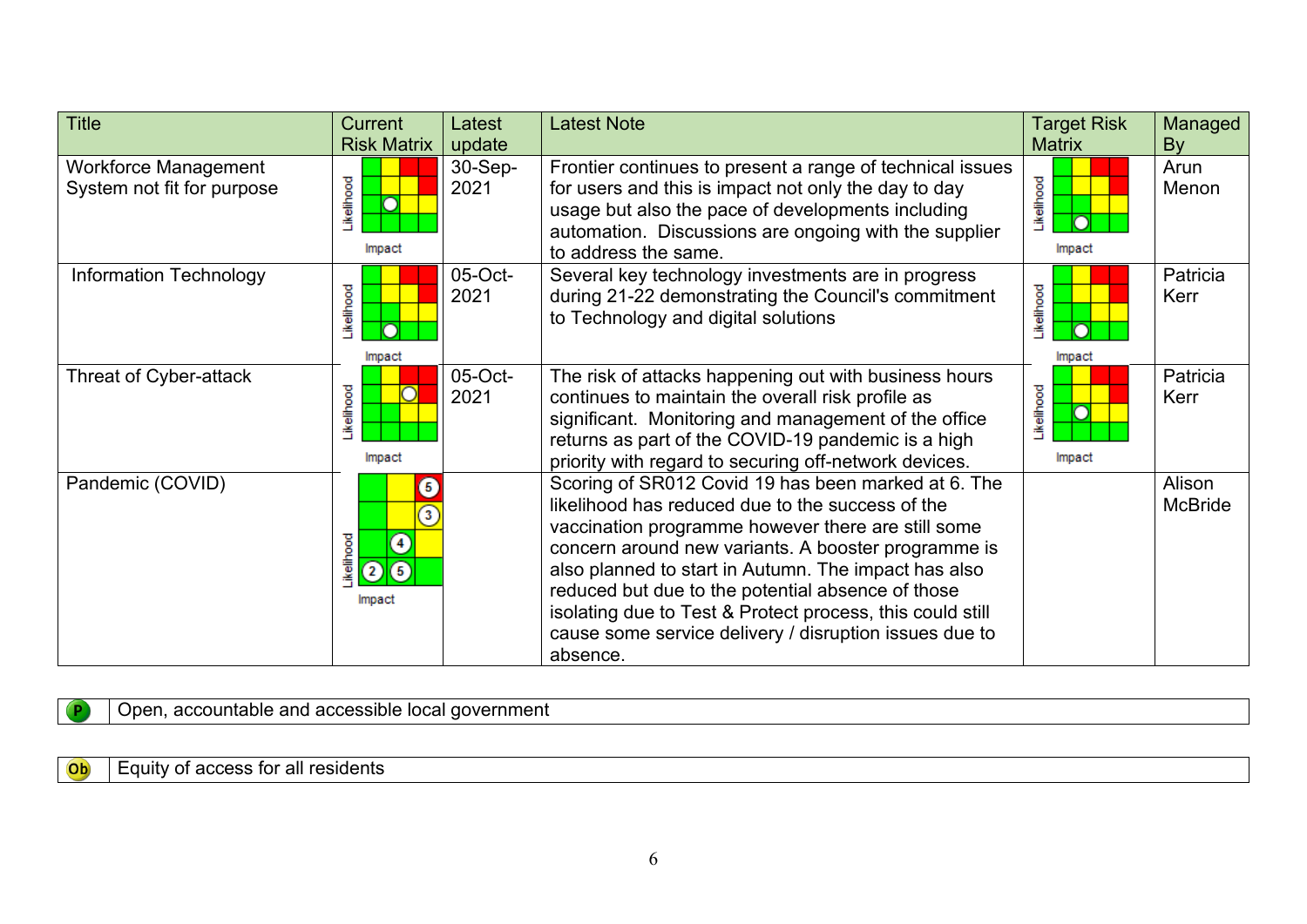| <b>Title</b>                                                                                                                                                             | <b>Status</b>        | Progress | <b>Due</b><br><b>Date</b> | Comment                                                                                                                                      | Managed<br>By |
|--------------------------------------------------------------------------------------------------------------------------------------------------------------------------|----------------------|----------|---------------------------|----------------------------------------------------------------------------------------------------------------------------------------------|---------------|
| Continue to implement HR<br><b>Payroll Transformation</b><br>including manual processes,<br>development of WMS, better<br>integration with WMS & greater<br>self service |                      | 42%      | $31 -$<br>Mar-<br>2022    | This action is progressing as planned. Significant progress has<br>been made to date and it is anticipated will be completed by<br>year end. | Arun<br>Menon |
| <b>Implement statutory Payroll</b><br>changes                                                                                                                            | $\blacktriangledown$ | 100%     | $31 -$<br>Mar-<br>2022    | This action has been successfully completed as planned                                                                                       | Arun<br>Menon |
| Undertake annual Payroll Audit                                                                                                                                           | $\blacktriangledown$ | 100%     | $31 -$<br>Oct-<br>2021    | This action has been successfully completed as planned                                                                                       | Arun<br>Menon |
| Develop process automations<br>within Transactional Services                                                                                                             |                      | 18%      | $31 -$<br>Mar-<br>2022    | Project progressing with some delays due to technical<br>challenges which are being reported to Automation Board and<br>the PMRG.            | Arun<br>Menon |

| <b>Action Status</b>  |  |  |  |  |  |  |  |  |
|-----------------------|--|--|--|--|--|--|--|--|
| Overdue               |  |  |  |  |  |  |  |  |
| <b>Check Progress</b> |  |  |  |  |  |  |  |  |
| In Progress           |  |  |  |  |  |  |  |  |
| Completed             |  |  |  |  |  |  |  |  |